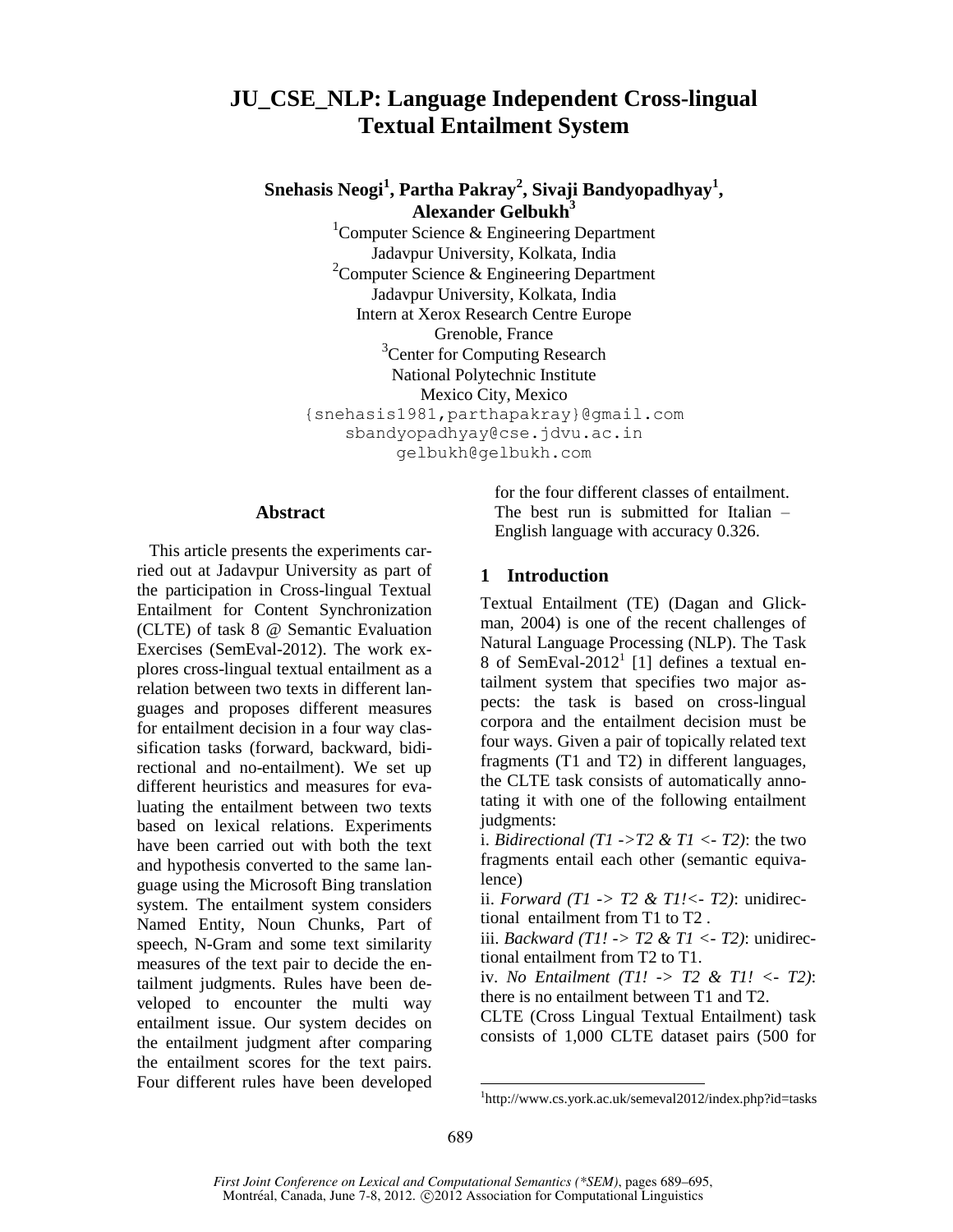training and 500 for test) available for the following language combinations:

- Spanish/English (spa-eng)
- German/English (deu-eng).
- Italian/English (ita-eng)
- French/English (fra-eng)

Seven Recognizing Textual Entailment (RTE) evaluation tracks have already been held: RTE-1 in 2005 [2], RTE-2 [3] in 2006, RTE-3 [4] in 2007, RTE-4 [5] in 2008, RTE-5 [6] in 2009, RTE-6 [7] in 2010 and RTE-7 [8] in 2011. RTE task produces a generic framework for entailment task across NLP applications. The RTE challenges have moved from 2 – way entailment task (YES, NO) to  $3 - way$  task (YES, NO, UNKNOWN). EVALITA/IRTE [9] task is similar to the RTE challenge for the Italian language. So far, TE has been applied only in a monolingual setting. Cross-lingual Textual Entailment (CLTE) has been proposed  $([10], [11], [12])$  as an extension of Textual Entailment. In 2010, Parser Training and Evaluation using Textual Entailment [13] was organized by SemEval-2. Recognizing Inference in Text  $(RITE)^2$  organized by NTCIR-9 in 2011 is the first to expand TE as a 5-way entailment task (forward, backward, bi-directional, contradiction and independent) in a monolingual scenario [14].

We have participated in RTE-5 [15], RTE-6 [16], RTE-7 [17], SemEval-2 Parser Training and Evaluation using Textual Entailment Task and RITE [18].

Section 2 describes our Cross-lingual Textual Entailment system. The various experiments carried out on the development and test data sets are described in Section 3 along with the results. The conclusions are drawn in Section 4.

### **2 System Architecture**

Our system for CLTE task is based on a set of heuristics that assigns entailment scores to a text pair based on lexical relations. The text and the hypothesis in a text pair are translated to the same language using the Microsoft Bing machine translation system. The system separates the text pairs (T1 and T2) available in different languages and preprocesses them. After prepro-

l

cessing we have used several techniques such as Word Overlaps, Named Entity matching, Chunk matching, POS matching to evaluate the separated text pairs. These modules return a set of score statistics, which helps the system to go for multi-class entailment decision based on the predefined rules. We have submitted 3 runs for each language pair for the CLTE task and there are some minor differences in the architectures that constitute the 3 runs. The three system architectures are described in section 2.1, section 2.2 and section 2.3.

## **2.1 System Architecture 1: CLTE Task with Translated English Text**

The system architecture of Cross-lingual textual entailment consists of various components such as Preprocessing Module, Lexical Similarity Module, Text Similarity Module. Lexical Similarity module again is divided into subsequent modules like POS matching, Chunk matching and Named Entity matching. Our system calculates these measures twice once considering T1 as text and T2 as hypothesis and once T2 as text and T1 as hypothesis. The mapping is done in both directions T1-to-T2 and T2-to-T1 to arrive at the appropriate four way entailment decision using a set of rules. Each of these modules is now being described in subsequent subsections. Figure 1 shows our system architecture where the text sentence is translated to English.



Figure 1: System Architecture

<sup>2</sup> http://artigas.lti.cs.cmu.edu/rite/Main\_Page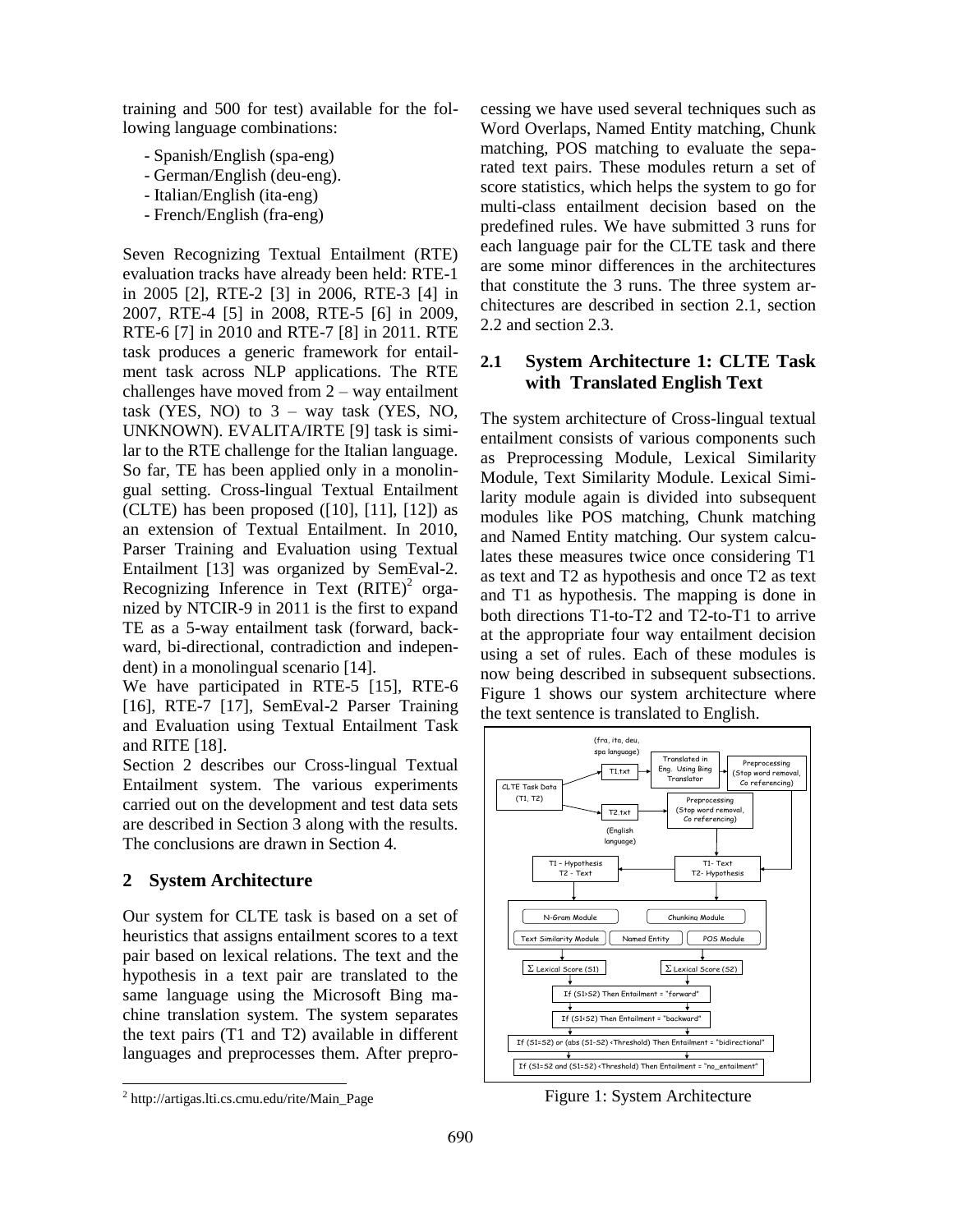#### **2.1.1 Preprocessing Module**

The system separates the T1 and T2 pair from the CLTE task data. T1 sentences are in different languages (In French, Italian, German and Spanish) where as T2 sentences are in English. Microsoft Bing translator<sup>3</sup> API for Bing translator (microsoft-translator-java-api-0.4-jar-withdependencies.jar) is being used to translate the T1 text sentences into English. The translated T1 and T2 sentences are passed through the two sub modules.

**i. Stop word Removal**: Stop words are removed from the T1 and T2 sentences.

**ii. Co-reference**: Co–reference chains are evaluated for the datasets before passing them to the TE module. The objective is to increase the entailment score after substituting the anaphors with their antecedents. A word or phrase in the sentence is used to refer to an entity introduced earlier or later in the discourse and both having same things then they have the same referent or co-reference. When the reader must look back to the previous context, co-reference is called "*Anaphoric Reference*". When the reader must look forward, it is termed "*Cataphoric Reference*". To address this problem we used a tool called Java $RAP^4$  (A java based implementation of Anaphora Procedure (RAP) - an algorithm by Lappin and Leass (1994)). It has been observed that the presence of  $\cos$  – referential expressions are very small in sentence based paradigm.

### **2.1.2 Lexical Based Textual Entailment (TE) Module**

T1 - T2 pairs are the inputs to the system. The TE module is executed once by considering T1 as text and T2 as hypothesis and again by considering T2 as text and T1 as hypothesis. The overall TE module is a collection of several lexical based sub modules.

**i. N-Gram Match module**: The N-Gram match basically measures the percentage match of the unigram, bigram and trigram of hypothesis present in the corresponding text. These scores are simply combined to get an overall  $N - Gram$ matching score for a particular pair. By running

3 http://code.google.com/p/microsoft-translator-java-api/

l

the module we get two scores, one for T1-T2 pair and another for T2-T1 pair.

**ii. Chunk Similarity module**: In this sub module our system evaluates the key NP-chunks of both text and hypothesis identified using NP Chunker  $v1.1<sup>5</sup>$ . Then our system checks the presence of NP-Chunks of hypothesis in the corresponding text. System calculates the overall value for the chunk matching, i.e., number of text NP-chunks that match with hypothesis NPchunks. If the chunks are not similar in their surface form then our system goes for WordNet matching for the words and if they match in WordNet synsets information, the chunks are considered as similar.

WordNet [19] is one of most important resource for lexical analysis. The WordNet 2.0 has been used for WordNet based chunk matching. The API for WordNet Searching (JAWS)<sup>6</sup> is an API that provides Java applications with the ability to retrieve data from the WordNet database. Let us consider the following example taken from training data:

**T1**: *Due/JJ to/TO [an/DT error/NN of/IN communication/NN] between/IN [the/DT police/NN]* 

**T2**: *On/IN [Tuesday/NNP] [a/DT failed/VBN communication/NN] between/IN…*

The chunk in T1 [error communication] matches with T2 [failed communication] via WordNet based synsets information. A weight is assigned to the score depending upon the nature of chunk matching.

score (S) = 
$$
\sum_{i=1}^{N} M[i] / N
$$

$$
M[i] = W_m[i] * \rho / Wc[i]
$$

Where  $N=$  Total number of chunk containing hypothesis.

 $\widetilde{M[i]}$  = Match Score of the i<sup>th</sup> Chunk.

 $W_m[i]$  = Number of words matched in the i<sup>th</sup> chunk.

 $W_c[i]$  = Total words in the i<sup>th</sup> chunk.

 1 if surface word matches. and  $\rho =$ ½ if matche via WordNet

l

*…*

<sup>4</sup> http://aye.comp.nus.edu.sg/~qiu/NLPTools/JavaRAP.html

<sup>5</sup> http://www.dcs.shef.ac.uk/~mark/phd/software/

<sup>6</sup> http://lyle.smu.edu/~tspell/jaws/index.html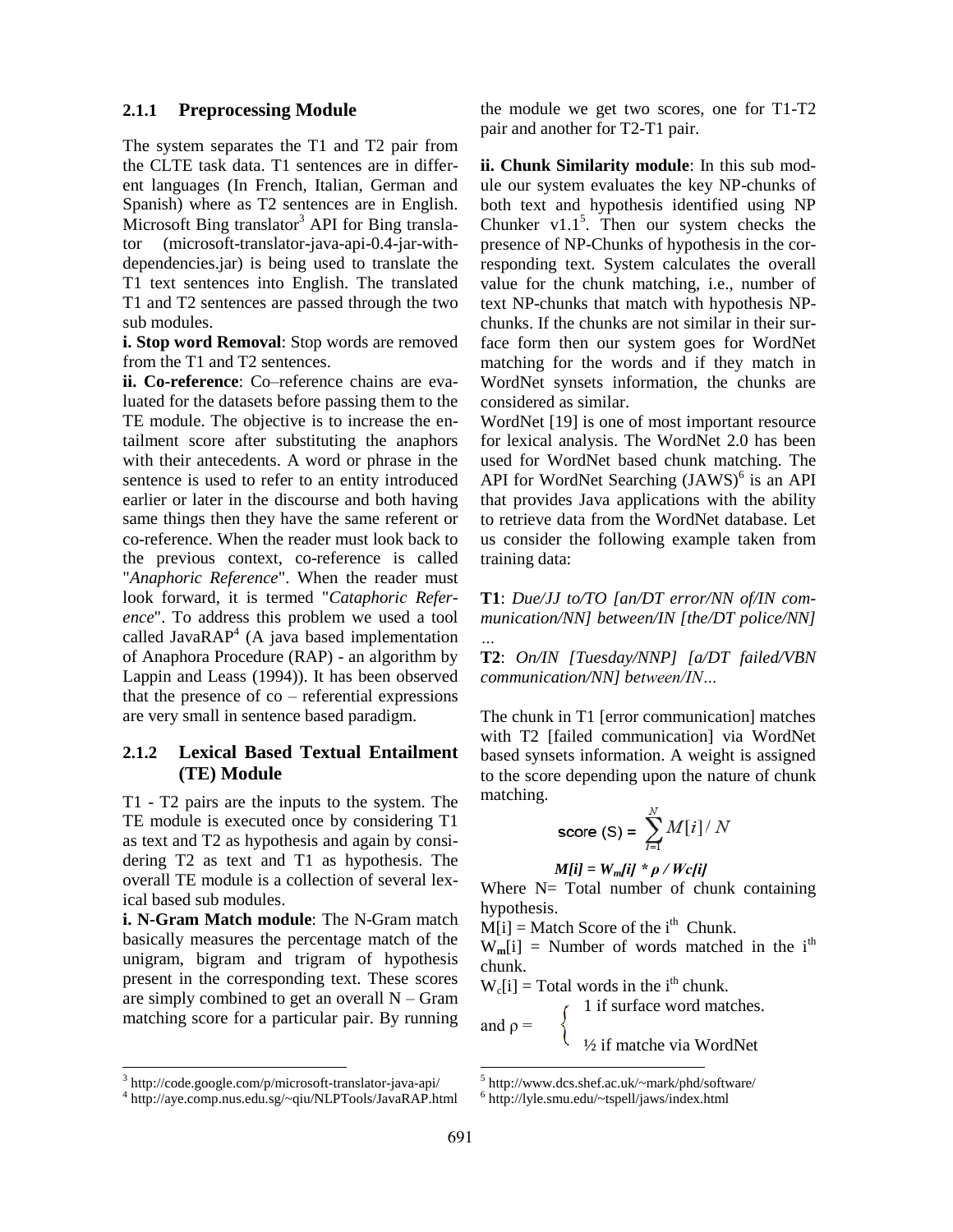System takes into consideration several text similarity measures calculated over the T1-T2 pair. These text similarity measures are summed up to produce a total score for a particular text pair. Similar to the Lexical module, text similarity module is also executed for both T1-T2 and T2-T1 pairs.

**iii. Text Distance Module**: The following major text similarity measures have been considered by our system. The text similarity measure scores are added to generate the final text distance score.

- *Cosine Similarity*
- *Levenshtein Distance*
- *Euclidean Distance*
- *MongeElkan Distance*
- *NeedlemanWunch Distance*
- *SmithWaterman Distance*
- *Block Distance*
- *Jaro Similarity*
- *MatchingCoefficient Similarity*
- *Dice Similarity*
- *OverlapCoefficient*
- *QGrams Distance*

**iv. Named Entity Matching**: It is based on the detection and matching of Named Entities in the T1-T2 pair. Stanford Named Entity Recognizer<sup>7</sup> (NER) is used to tag the Named Entities in both T1 and T2. System simply matches the number of hypothesis NEs present in the text. A score is allocated for the matching.

*NE\_match = (Number of common NEs in Text and Hypothesis)/(Number of NEs in Hypothesis).*

**v. Part-of-Speech (POS) Matching**: This module basically deals with matching the common POS tags between T1 and T2 pair. Stanford POS tagger $^8$  is used to tag the part of speech in both T1 and T2. System matches the verb and noun POS words in the hypothesis that match in the text. A score is allocated based on the number of POS matching.

*POS\_match = (Number of verb and noun POS in Text and Hypothesis)/(Total number of verb and noun POS in hypothesis)*.

l

System adds all the lexical matching scores to evaluate the total score for a particular T1- T2 pair, i.e.,

*Pair1: (T1 – Text and T2 – Hypothesis)*

 *Pair2: (T1 – Hypothesis and T2 - Text).*

Total lexical score for each pair can be mathematically represented by:

$$
Score(S2) = \sum (Lexical scores of pair 2)
$$
  

$$
Score(S1) = \sum (Lexical scores of pair 1)
$$

where S1 represents the score for the pair with T1 as text and T2 as hypothesis while S2 represents the score from T1 to T2. The figure 2 shows the sample output values of the TE module.



Figure 2: output values of this module

The system finally compares the above two values S1 and S2 as obtained from the lexical module to go for four-class entailment decision. If score S1, i.e., the mapping score with T1 as text and T2 as hypothesis is greater than the score S2, i.e., mapping score with T2 as text and T1 as hypothesis, then the entailment class will be "forward". Similarly if S1 is less than S2, i.e., T2 now acts as the text and T1 acts as the hypothesis then the entailment class will be "backward". Similarly if both the scores S1 and S2 are equal the entailment class will be "bidirectional" (entails in both directions). Measuring "bidirectional" entailment is much more difficult than any other entailment decision due to combinations of different lexical scores. As our system produces a final score (S1 and S2) that is basically the sum over different similarity measures,

<sup>7</sup> http://nlp.stanford.edu/software/CRF-NER.shtml

<sup>8</sup> http://nlp.stanford.edu/software/tagger.shtml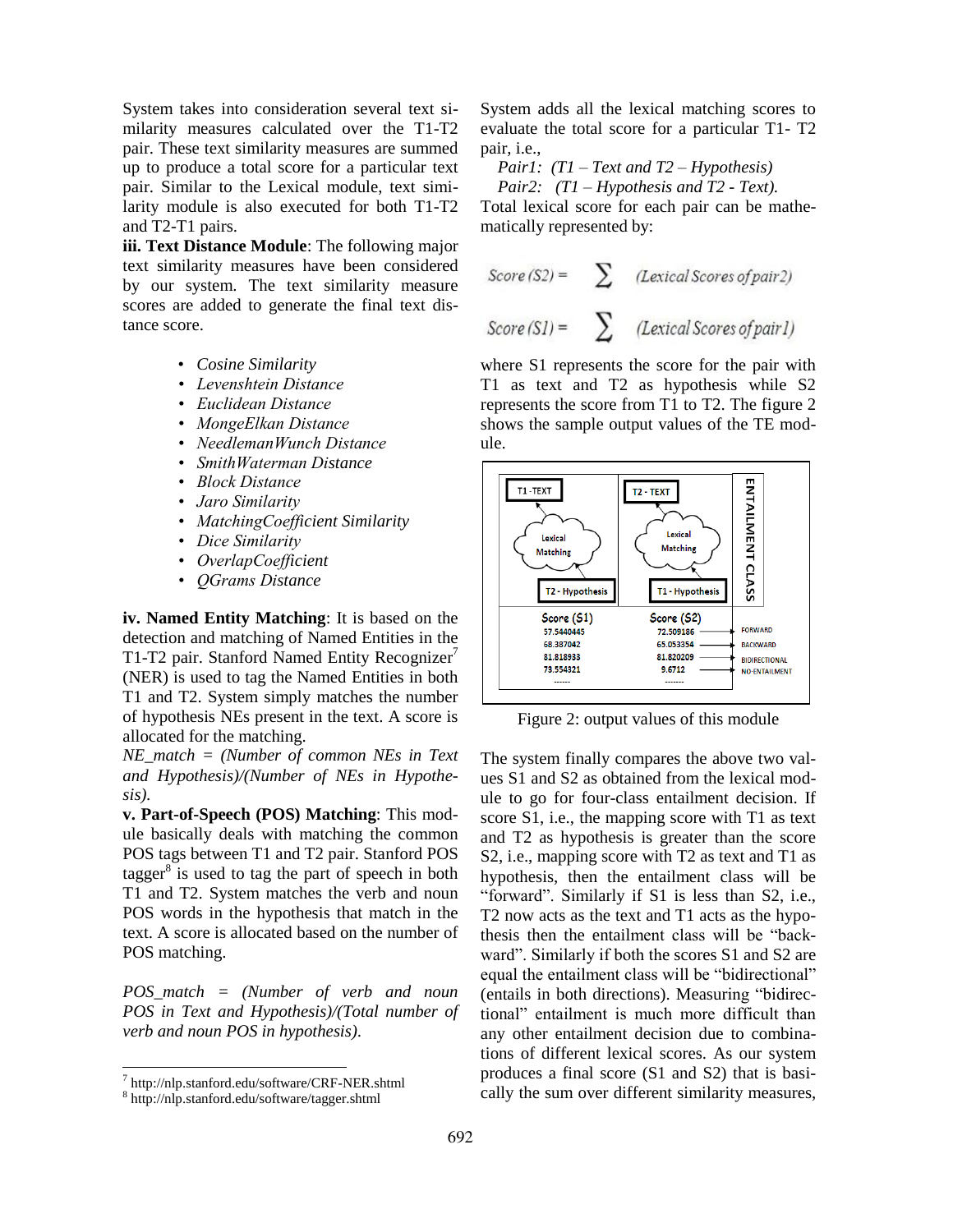the tendency of identical  $S1 - S2$  will be quite small. As a result we establish another heuristic for "bidirectional" class. If the absolute value difference between S1 and S2 is below the threshold value, our system recognizes the pair as "bidirectional" *(abs (S1 – S2) < threshold)*. This threshold has been set as 5 based on observation from the training file. If the individual scores S1 and S2 are below a certain threshold, again set based on the observation in the training file, then system concludes the entailment class as "no entailment". This threshold has been set as 20 based on observation from the training file.

### **2.2 System Architecture 2: CLTE Task with translated hypothesis**

System Architecture 2 is based on lexical matching between the text pairs (T1, T2) and basically measures the same attributes as in the architecture 1. In this architecture, the English hypothesis sentences are translated to the language of the text sentence (French, Italian, Spanish and German) using the Microsoft Bing Translator. The CLTE dataset is preprocessed after separating the (T1, T2) pairs. Preprocessing module includes stop word removal and co-referencing. After preprocessing, the system executes the TE module for lexical matching between the text pairs. This module comprises N-Gram matching, Text Similarity, Named Entity Matching, POS matching and Chunking. The TE module is executed once with T1 as text and T2 as hypothesis and again with T1 as hypothesis and T2 as text. But in this architecture N-Gram matching and text similarity modules differ from the previous architecture. In system architecture 1, the N-Gram matching and text similarity values are calculated on the English text translated from T1 (i.e., Text in Spanish, German, French and Italian languages). In system architecture 2, the Microsoft Bing translator is used to translate T2 texts (in English) to different languages (i.e. in Spanish, German, French and Italian) and calculate N – Gram matching and Text Similarity values on these  $(T1 - newly translated T2)$  pairs. Other lexical sub modules are executed as before. These lexical matching scores are stored and compared according to the heuristic defined in section 2.1.

## **2.3 System Architecture 3: CLTE task using Voting**

The system considers the output of the previous two systems (Run 1 from System architecture 1 and Run 2 from System architecture 2) as input. If the entailment decision of both the runs agrees then this is output as the final entailment label. Otherwise, if they do not agree, the final entailment label will be "no\_entailment". The voting rule can be defined as the ANDing rule where logical AND operation of the two inputs are considered to arrive at the final evaluation class.

#### **3 Experiments on Datasets and Results**

Three runs (Run 1, Run 2 and Run 3) for each language were submitted for the SemEval-3 Task 8. The descriptions of submissions for the CLTE task are as follows:

- *Run1*: Lexical matching between text pairs (Based on system Architecture – 1).
- Run2: Lexical matching between text pairs (Based on System Architecture – 2).
- *Run3:* ANDing Module between *Run1* and *Run2*. (Based on System Architecture –3).

The CLTE dataset consists of 500 training CLTE pairs and 500 test CLTE pairs. The results for Run 1, Run 2 and Run 3 for each language on CLTE Development set are shown in Table 1.

| <b>Run Name</b>         | <b>Accuracy</b> |
|-------------------------|-----------------|
| JU-CSE-NLP_deu-eng_run1 | 0.284           |
| JU-CSE-NLP_deu-eng_run2 | 0.268           |
| JU-CSE-NLP_deu-eng_run3 | 0.270           |
| JU-CSE-NLP_fra-eng_run1 | 0.290           |
| JU-CSE-NLP_fra-eng_run2 | 0.320           |
| JU-CSE-NLP_fra-eng_run3 | 0.278           |
| JU-CSE-NLP_ita-eng_run1 | 0.302           |
| JU-CSE-NLP_ita-eng_run2 | 0.298           |
| JU-CSE-NLP_ita-eng_run3 | 0.298           |
| JU-CSE-NLP_spa-eng_run1 | 0.270           |
| JU-CSE-NLP_spa-eng_run2 | 0.262           |
| JU-CSE-NLP_spa-eng_run3 | 0.262           |

Table 1: Results on Development set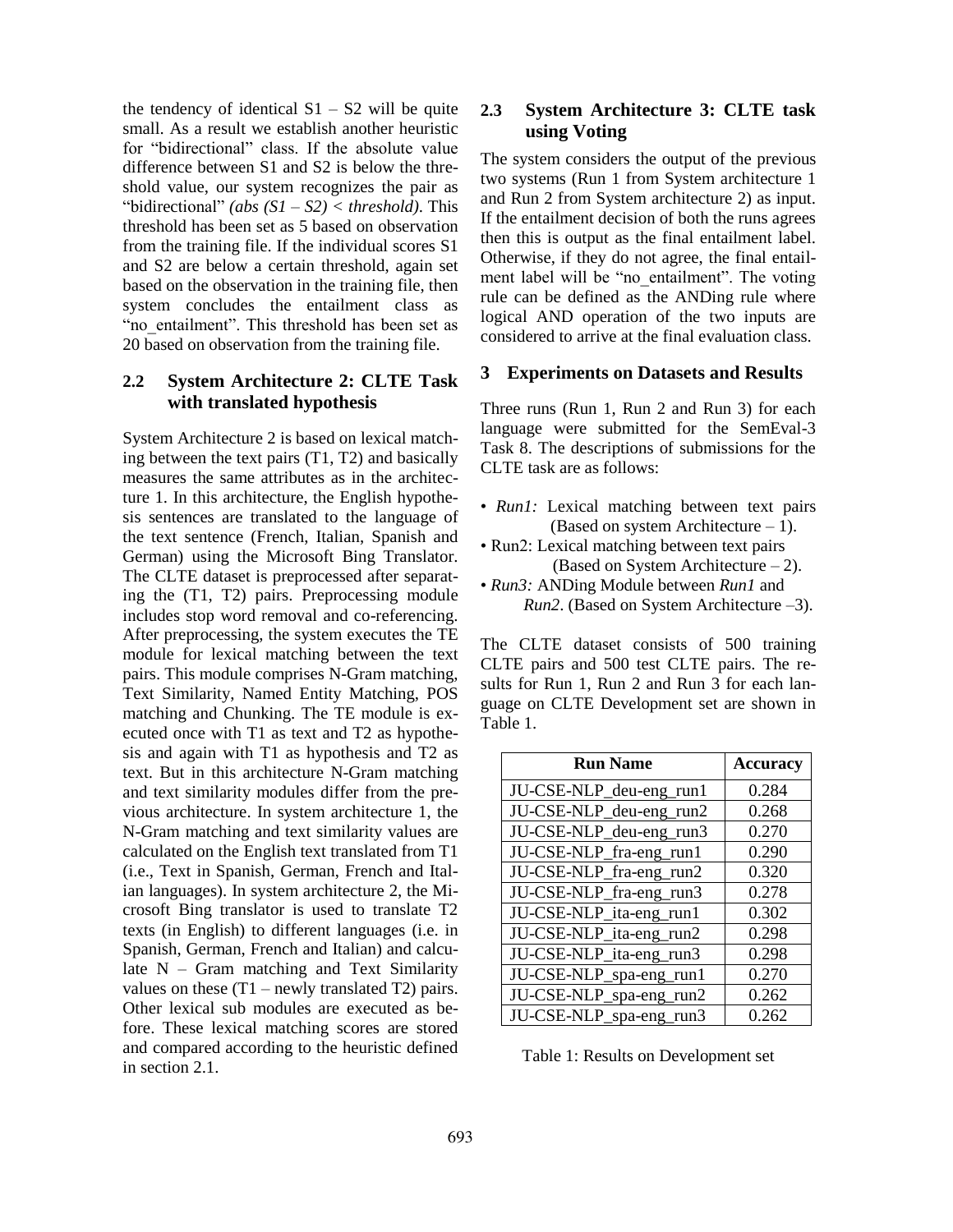The comparison of the runs for different languages shows that in case of deu-eng language pair system architecture – 1 is useful for development data whereas system architecture  $-2$  is more accurate for test data. For fra-eng language pair, system architecture - 2 is more accurate for development data whereas voting helps to get more accurate results for test data. Similar to the deu-eng language pair, ita-eng language pair shows same trends, i.e., system architecture  $-1$ is more helpful for development data and system architecture  $-2$  is more accurate for test data. In case of spa-eng language pair system architecture  $-1$  is helpful for both development and test data.

The results for Run 1, Run 2 and Run 3 for each language on CLTE Test set are shown in Table 2.

| <b>Run Name</b>         | <b>Accuracy</b> |
|-------------------------|-----------------|
| JU-CSE-NLP_deu-eng_run1 | 0.262           |
| JU-CSE-NLP_deu-eng_run2 | 0.296           |
| JU-CSE-NLP_deu-eng_run3 | 0.264           |
| JU-CSE-NLP_fra-eng_run1 | 0.288           |
| JU-CSE-NLP_fra-eng_run2 | 0.294           |
| JU-CSE-NLP_fra-eng_run3 | 0.296           |
| JU-CSE-NLP_ita-eng_run1 | 0.316           |
| JU-CSE-NLP_ita-eng_run2 | 0.326           |
| JU-CSE-NLP_ita-eng_run3 | 0.314           |
| JU-CSE-NLP_spa-eng_run1 | 0.274           |
| JU-CSE-NLP_spa-eng_run2 | 0.266           |
| JU-CSE-NLP_spa-eng_run3 | 0.272           |

Table 2: Results on Test Set

#### **4 Conclusions and Future Works**

We have participated in Task 8 of Semeval-2012 named Cross Lingual Textual Entailment mainly based on lexical matching and translation of text and hypothesis sentences in the cross lingual corpora. Both lexical matching and translation have their limitations. Lexical matching is useful for simple sentences but fails to retain high accuracy for complex sentences with number of clauses. Semantic graph matching or conceptual graph is a good substitution to overcome these limitations. Machine learning technique is another important tool for multi-class entailment task. Features can be trained by some machine learning tools (such as SVM, Naïve Bayes or Decision tree etc.) with multi-way entailment (forward, backward, bi-directional, noentailment) as its class. Works have been started in these directions.

### **Acknowledgments**

The work was carried out under partial support of the DST India-CONACYT Mexico project "*Answer Validation through Textual Entailment*" funded by DST, Government of India and partial support of the project *CLIA Phase II (Cross Lingual Information Access)* funded by DIT, Government of India.

#### **References**

[1] Negri, M., Marchetti, A., Mehdad, Y., Bentivogli, L., and Giampiccolo, D.: *Semeval-2012 Task 8: Cross-lingual Textual Entailment for Content Synchronization*. In Proceedings of the 6th International Workshop on Semantic Evaluation (SemEval 2012).

- [2] Dagan, I., Glickman, O., Magnini, B.: *The PASCAL Recognising Textual Entailment Challenge.* Proceedings of the First PASCAL Recognizing Textual Entailment Workshop. (2005).
- [3] Bar-Haim, R., Dagan, I., Dolan, B., Ferro, L., Giampiccolo, D., Magnini, B., Szpektor, I.: *The-Seond PASCAL Recognising Textual Entailment Challenge*. Proceedings of the Second PASCAL Challenges Workshop on Recognising Textual Entailment, Venice, Italy (2006).
- [4] Giampiccolo, D., Magnini, B., Dagan, I., Dolan, B.: *The Third PASCAL Recognizing Textual Entailment Challenge*. In Proceedings of the ACL-PASCAL Workshop on Textual Entailment and Paraphrasing, Prague, Czech Republic. (2007).
- [5] Giampiccolo, D., Dang, H. T., Magnini, B., Dagan, I., Cabrio, E.: *The Fourth PASCAL Recognizing Textual Entailment Challenge*. In TAC 2008 Proceedings. (2008)
- [6] Bentivogli, L., Dagan, I., Dang. H.T., Giampiccolo, D., Magnini, B.: *The Fifth PASCAL Recognizing Textual Entailment Challenge*. In TAC 2009 Workshop, National Institute of Standards and Technology Gaithersburg, Maryland USA. (2009).
- [7] Luisa Bentivogli, Peter Clark, Ido Dagan, Hoa Trang Dang,Danilo Giampiccolo: *The Sixth PASCAL Recognizing Textual Entailment Chal-*